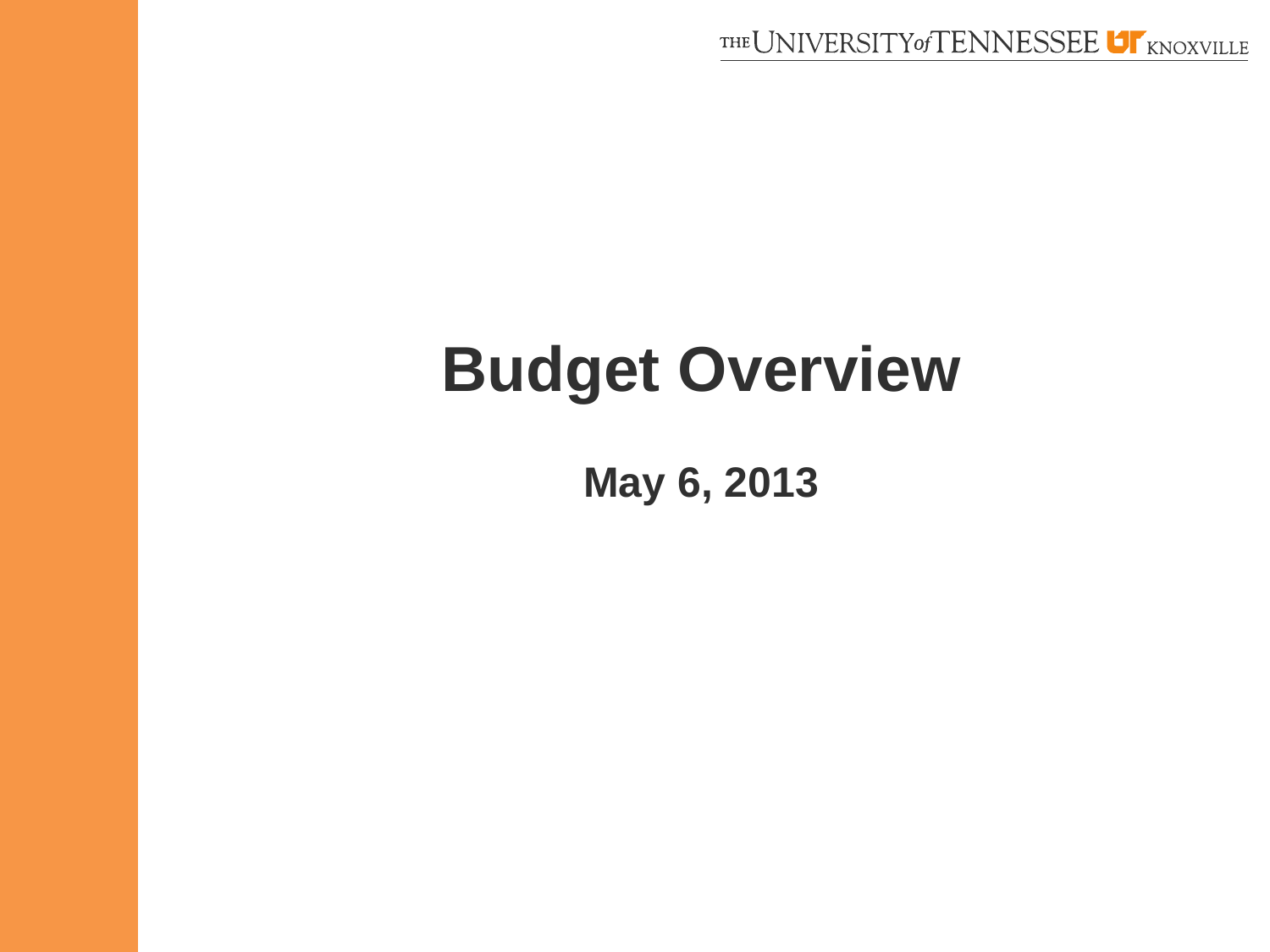#### FY12 TOTAL EXPENDITURES WITH CAPITAL

*(in millions)*

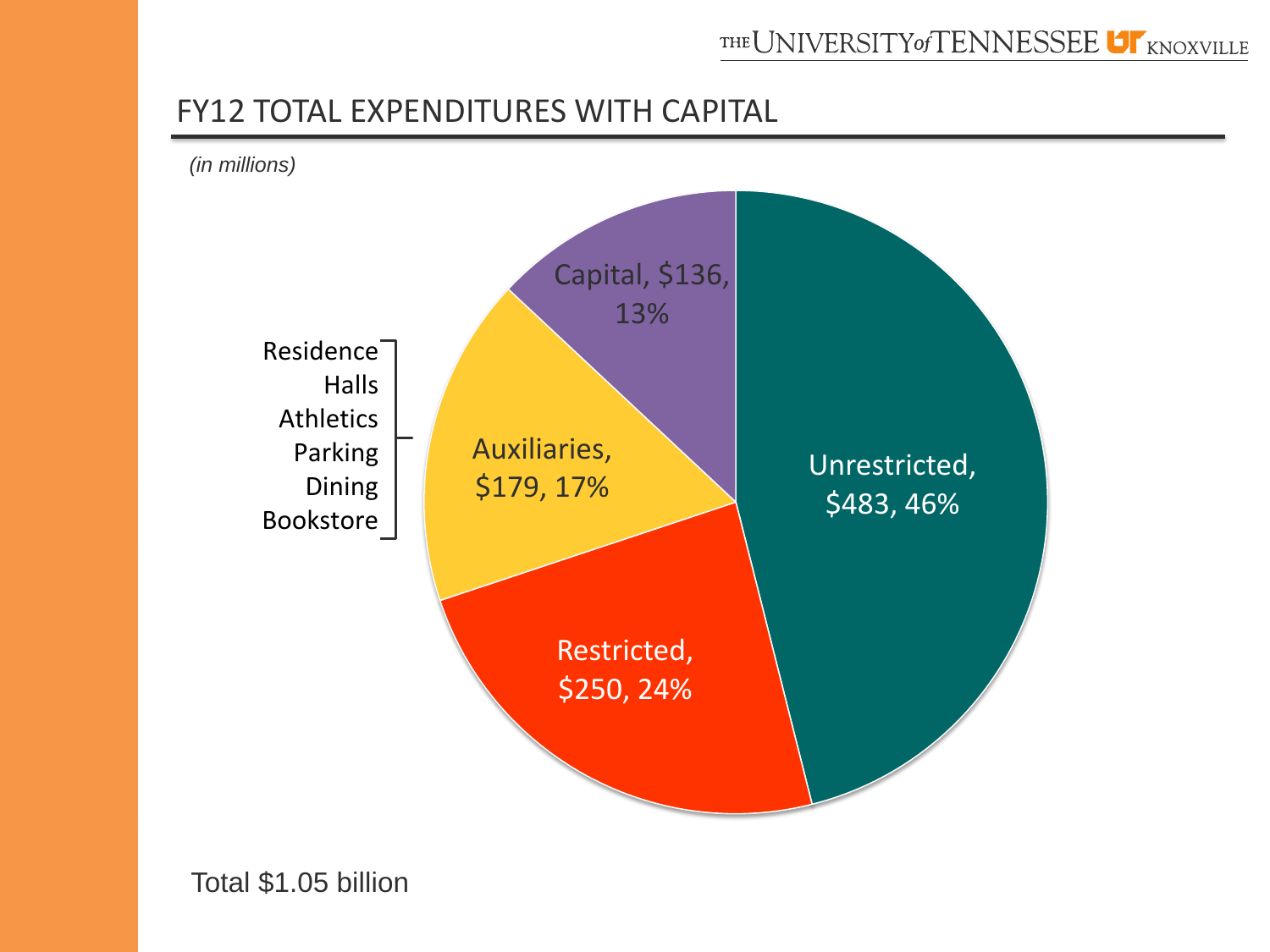

*(shown in millions and percent of total)*

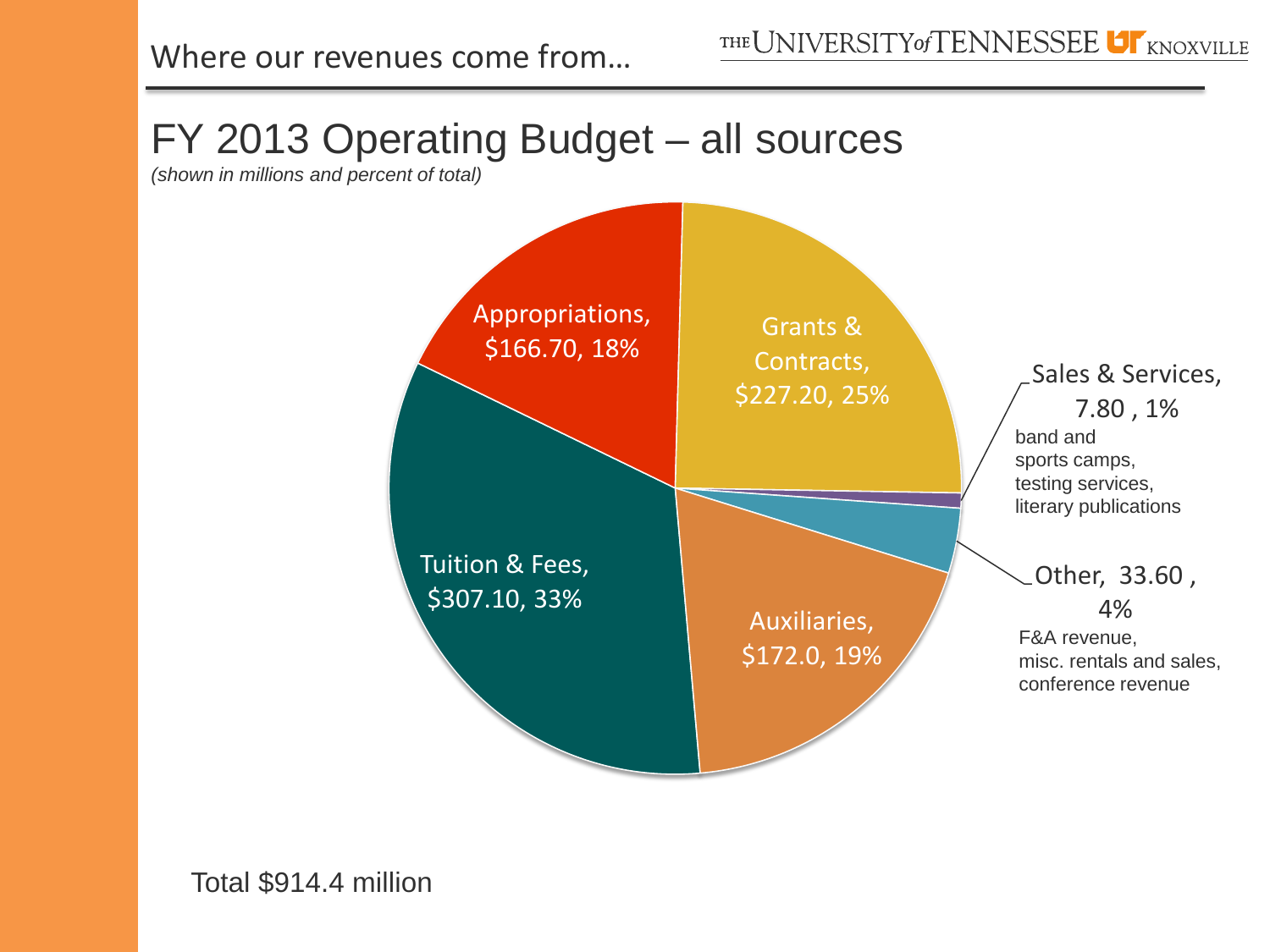# FY 2013 Auxiliary Units

*(shown in millions)*

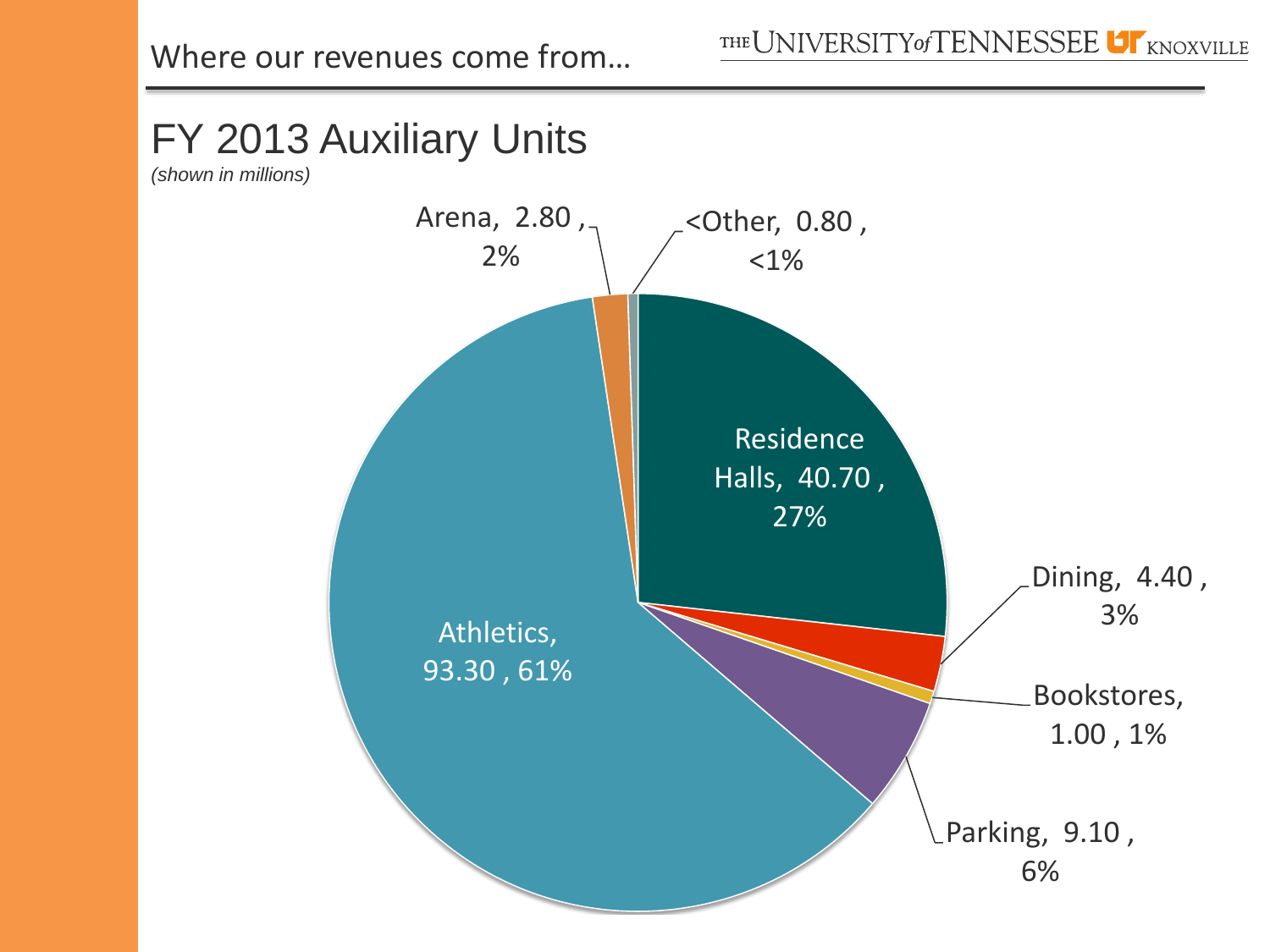### Total Operating Revenue

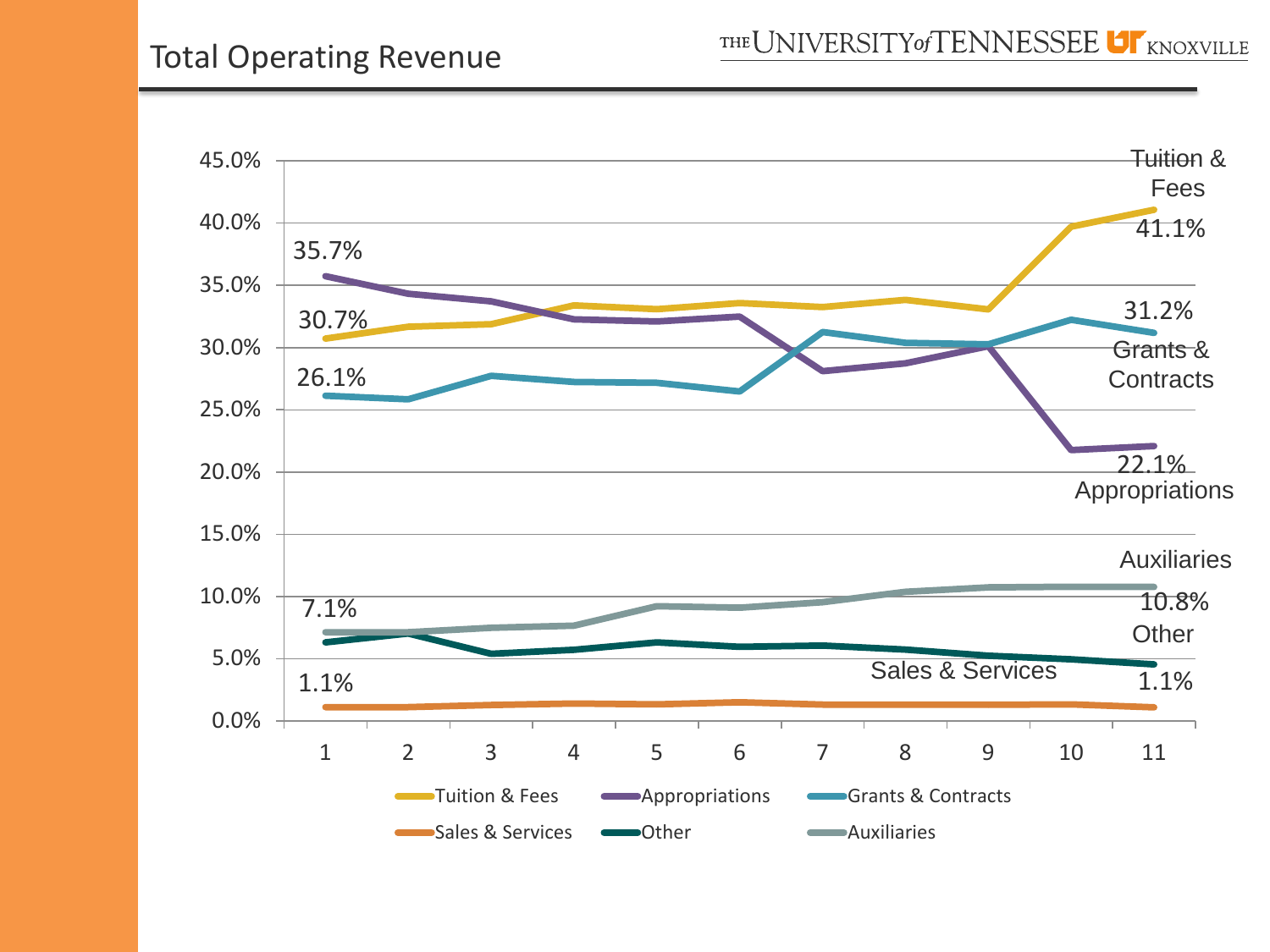## FY 2013 Operating Budget – all funds

*(shown in millions and percent of total)*

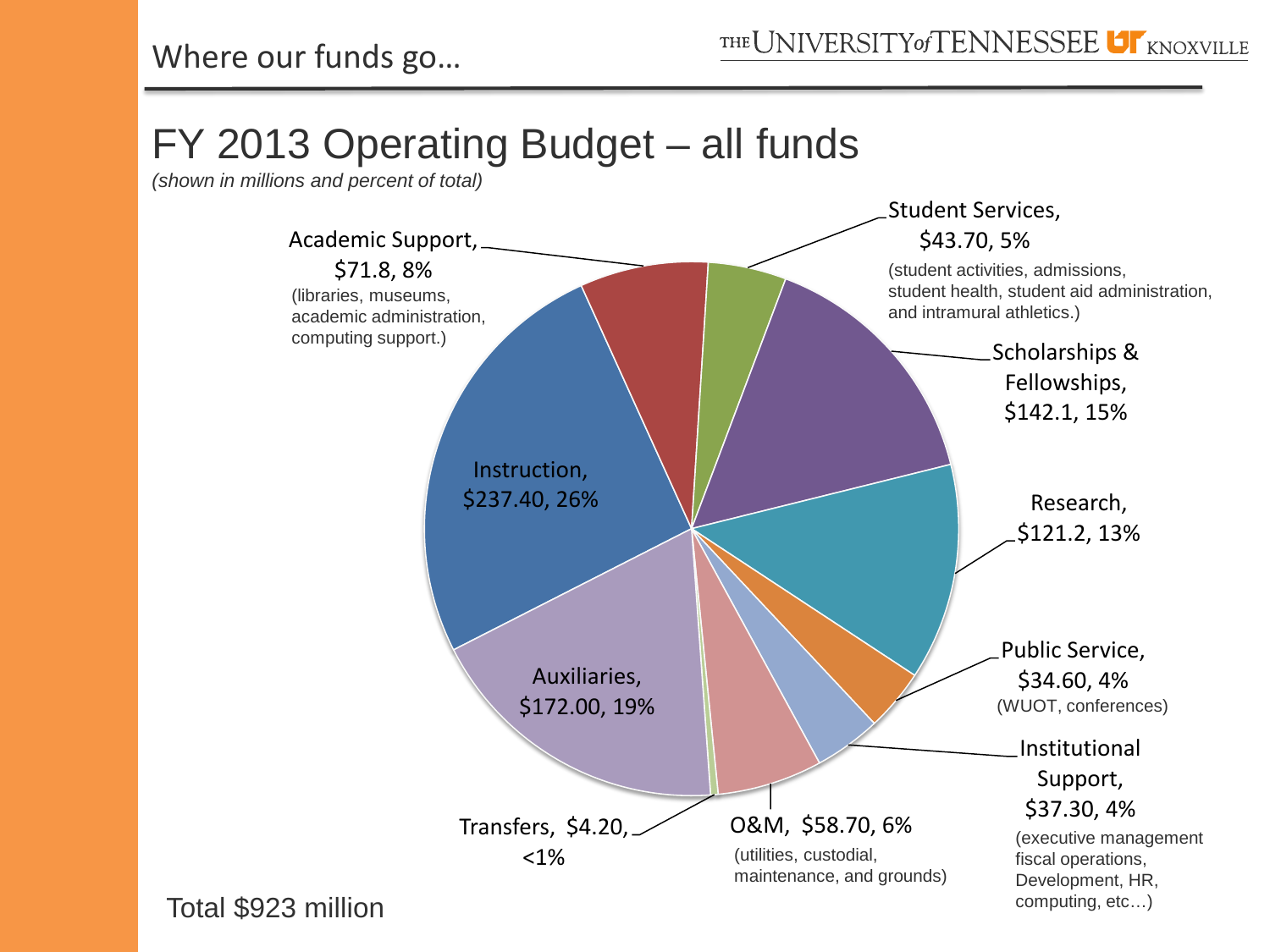## FY 2013 Operating Budget – all funds

*(in millions)*

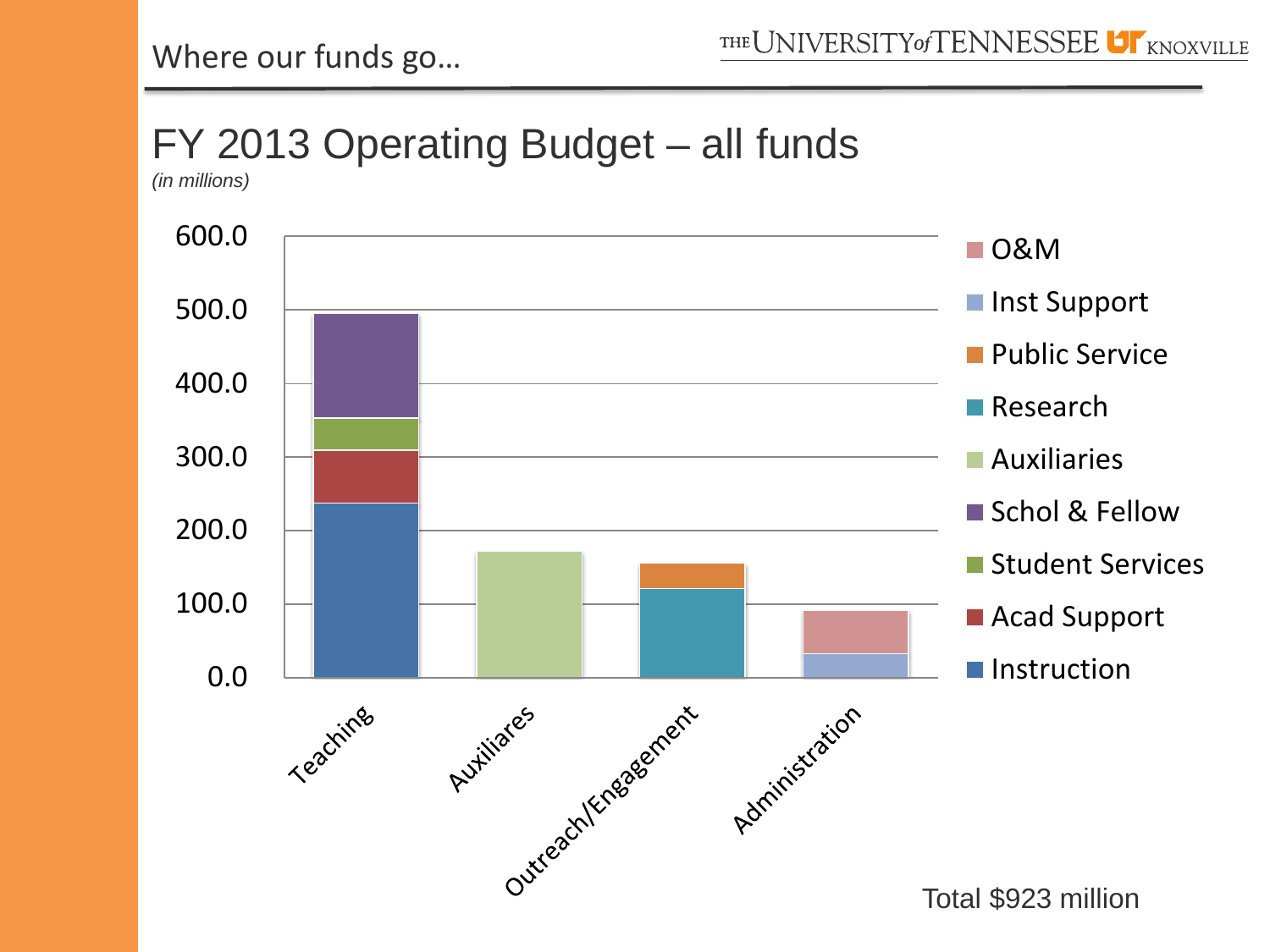

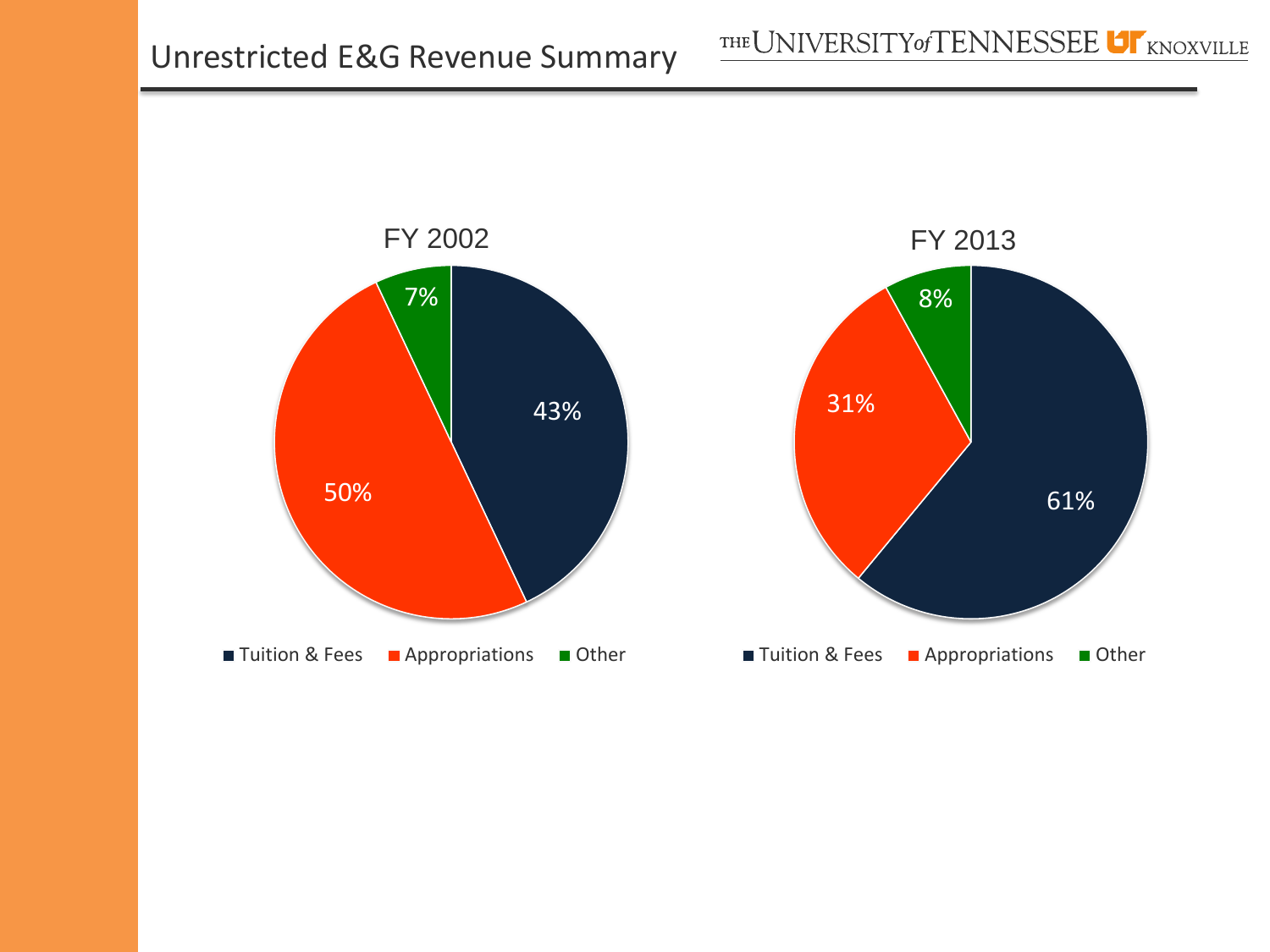

*Does not include centers of excellence or access and diversity funding. Base (recurring appropriations) only.*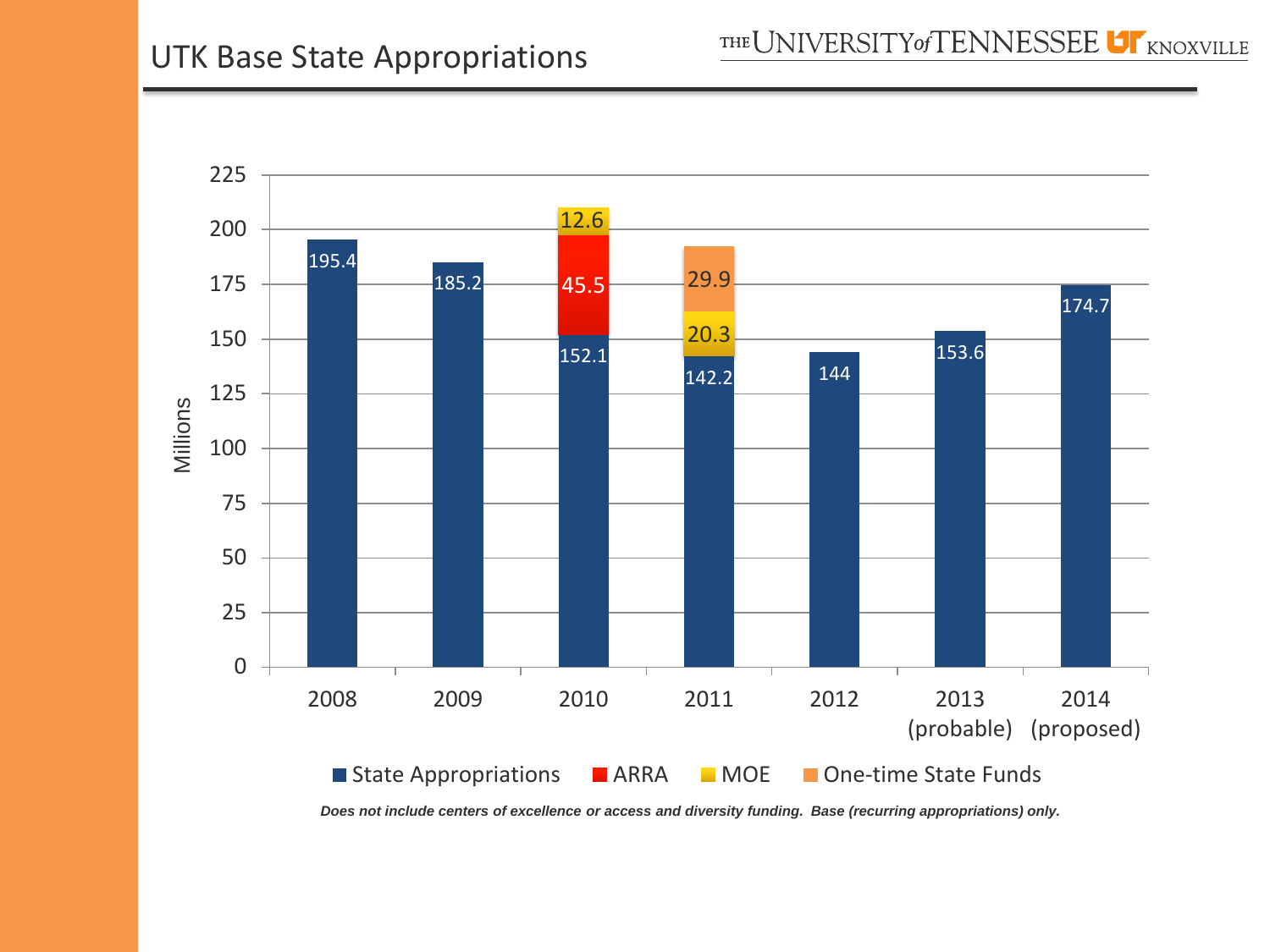

(1) Includes \$6.2M of non-recurring funds for the Bredesen Center for Interdisciplinary Research and Graduate Education (2) Revised State Appropriations

NOTE: HEPI and CPI Index Values were obtained from the Commonfund Institute's 2012 HEPI Table A in the HEPI Report. The CPI values reported by the Commonfund Institute are based on fiscal year (July 1 -June 30) 12-month averages rather than the annual published CPI values computed over the calendar 12 month period that are usually reported by the Bureau of Labor Statistics.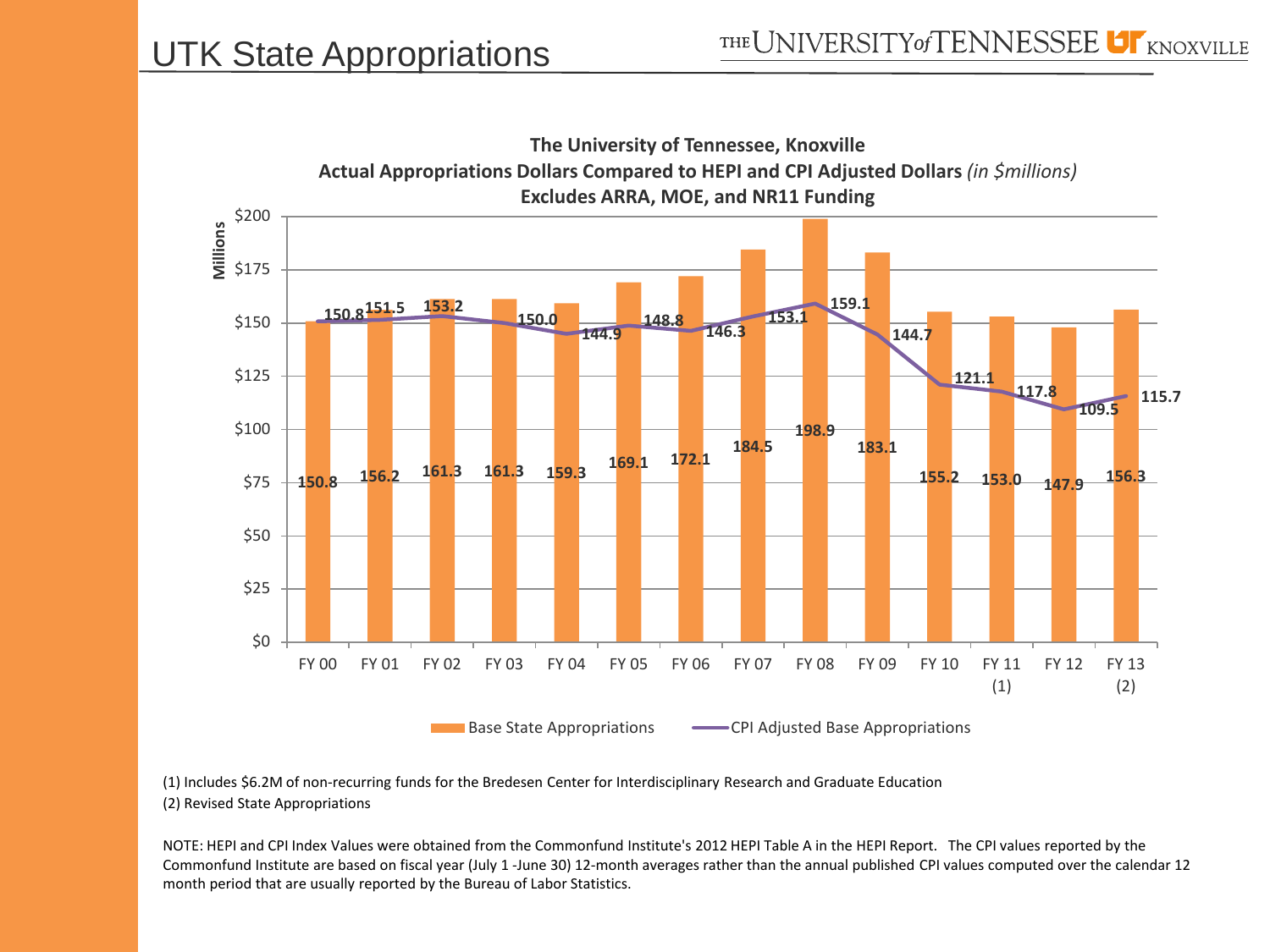# FY 2013-14 Budget

- \$6.9M formula phase-in
- **57.4M appropriation improvements**
- **S3.0M College of Engineering**
- **51.2M fringe benefit funding**
- **52.6M 1.5% salary increase (55%) \$21.1M proposed funding**
- **524M steam plant**
- \$6M deferred maintenance

 \$20 million (\$5m/year x 4 years) for a successful NSF Super Computer Proposal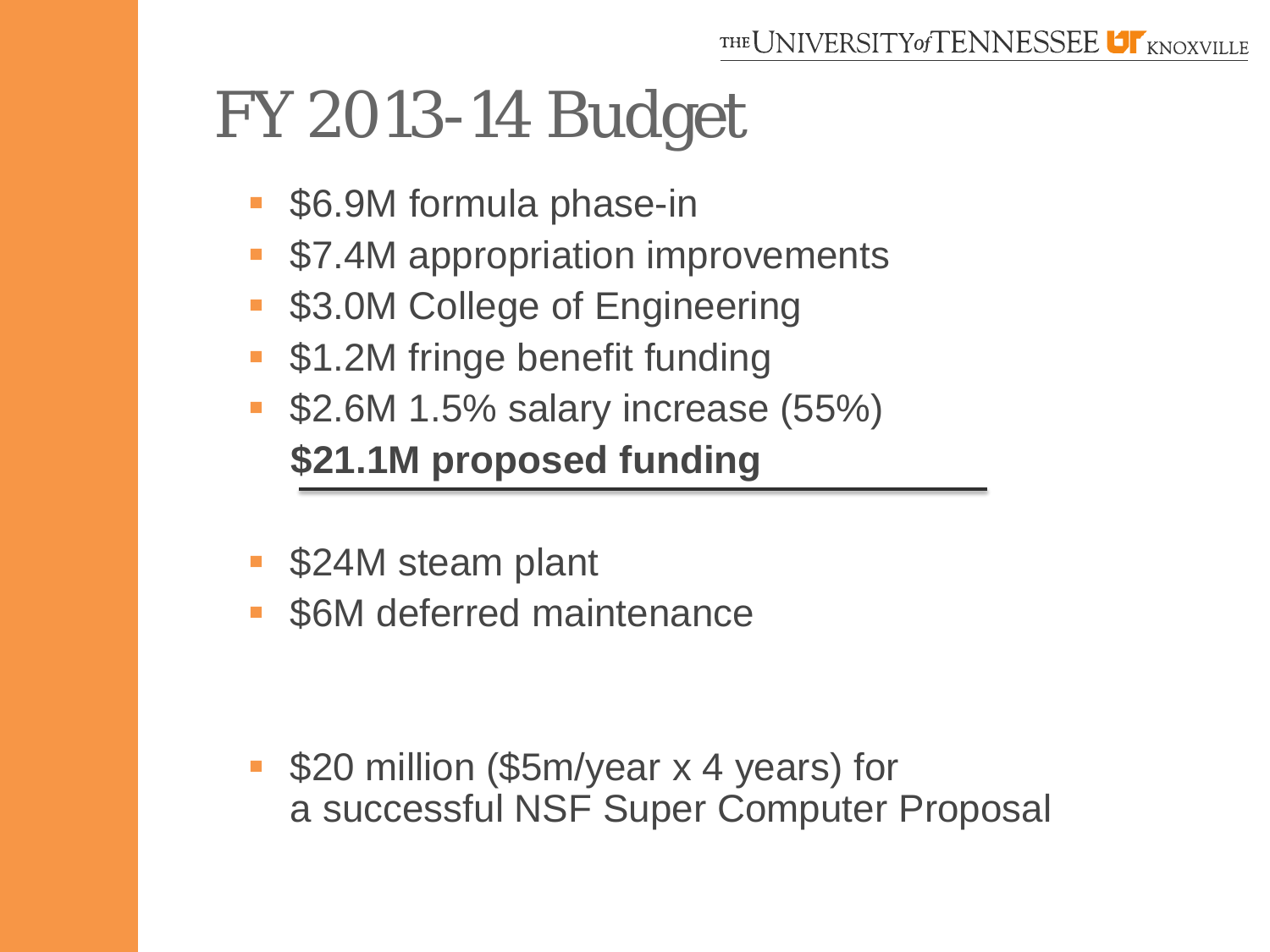### FY 2012-13 Proposed Uses of Revenues

| Fixed costs, key initiatives, and strategic investments |                                           |                | FY 2013-14 Budget |  |
|---------------------------------------------------------|-------------------------------------------|----------------|-------------------|--|
|                                                         |                                           | In millions    |                   |  |
|                                                         | Salary plan                               | $$7.2 - $11.9$ |                   |  |
|                                                         | <b>College of Engineering</b>             | \$3.0          |                   |  |
|                                                         | Systems charge increase/ recalibration    | \$1.9          |                   |  |
|                                                         | Hires / promotions / ladders              | \$1.1          |                   |  |
|                                                         | Faculty startup commitments               | \$0.8          |                   |  |
|                                                         | Contract escalations & new building costs | \$1.4          |                   |  |
|                                                         | Scholarship commitments                   | \$4.7          |                   |  |
|                                                         | Top 25/academic reinvestments             | \$4.3          |                   |  |
|                                                         | Benefits + Grad Health Insurance          | \$1.6          |                   |  |
|                                                         | Waivers / Summer / DE / Shares            | \$6.0          |                   |  |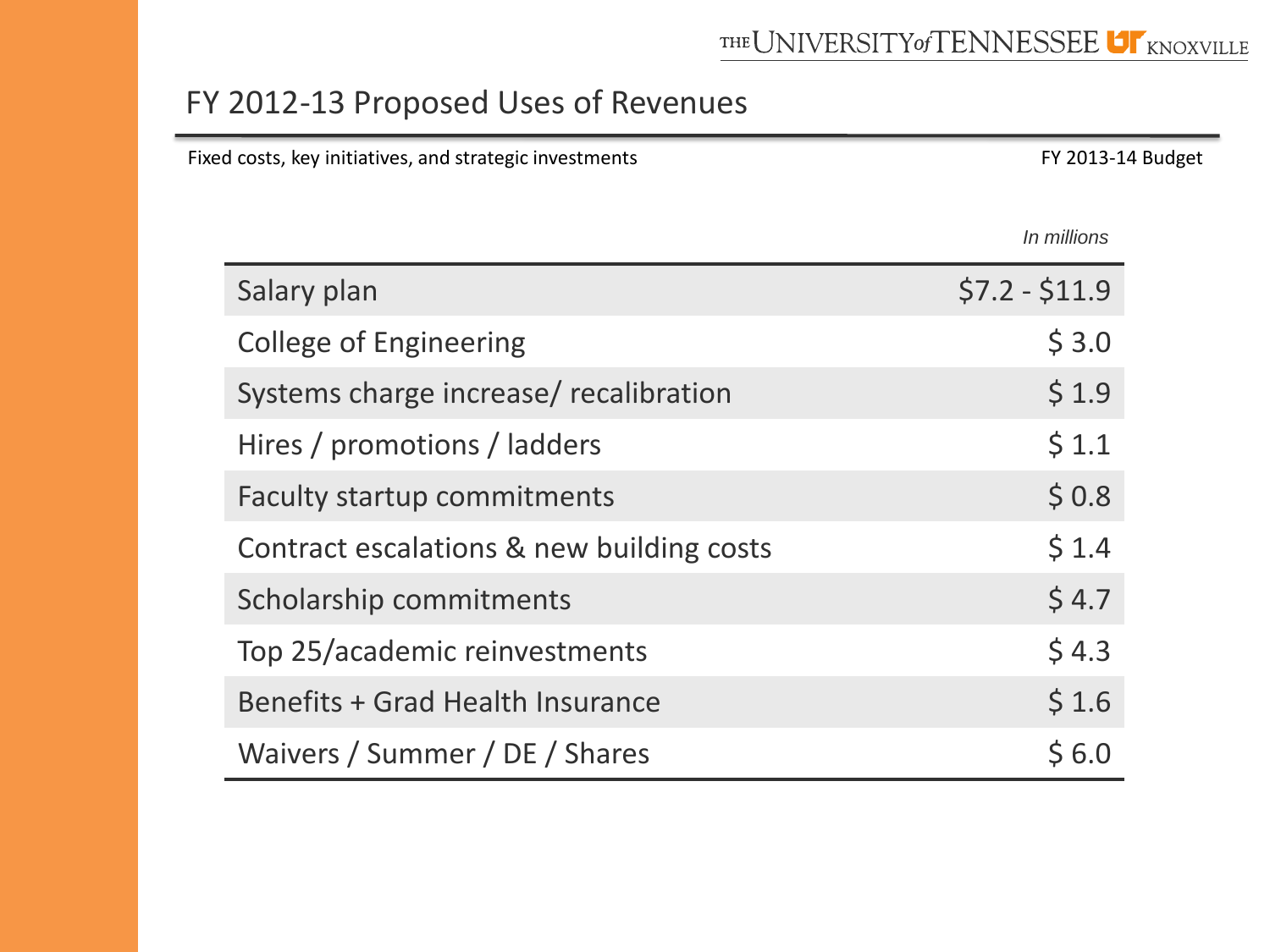### FY 2014-15 Capital Outlay Priorities (DRAFT)

| No.          | <b>Project</b>                                               | <b>Budget</b> |
|--------------|--------------------------------------------------------------|---------------|
| $\mathbf{1}$ | Class Lab Building I (Cumberland and 13th Street)            | 94,000,000    |
|              | <b>Engineering Building</b>                                  | <b>TBD</b>    |
| 3            | Academic Building I (Melrose Site)                           | 54,000,000    |
| 4            | Walters Life Sciences Renovation and Expansion               | 100,000,000   |
| 5            | Jessie Harris Building and Early Learning Center Renovations | 30,000,000    |
| 6            | <b>Hoskins Library Restoration</b>                           | 32,000,000    |
|              | College of Nursing Renovation and Expansion                  | 45,000,000    |